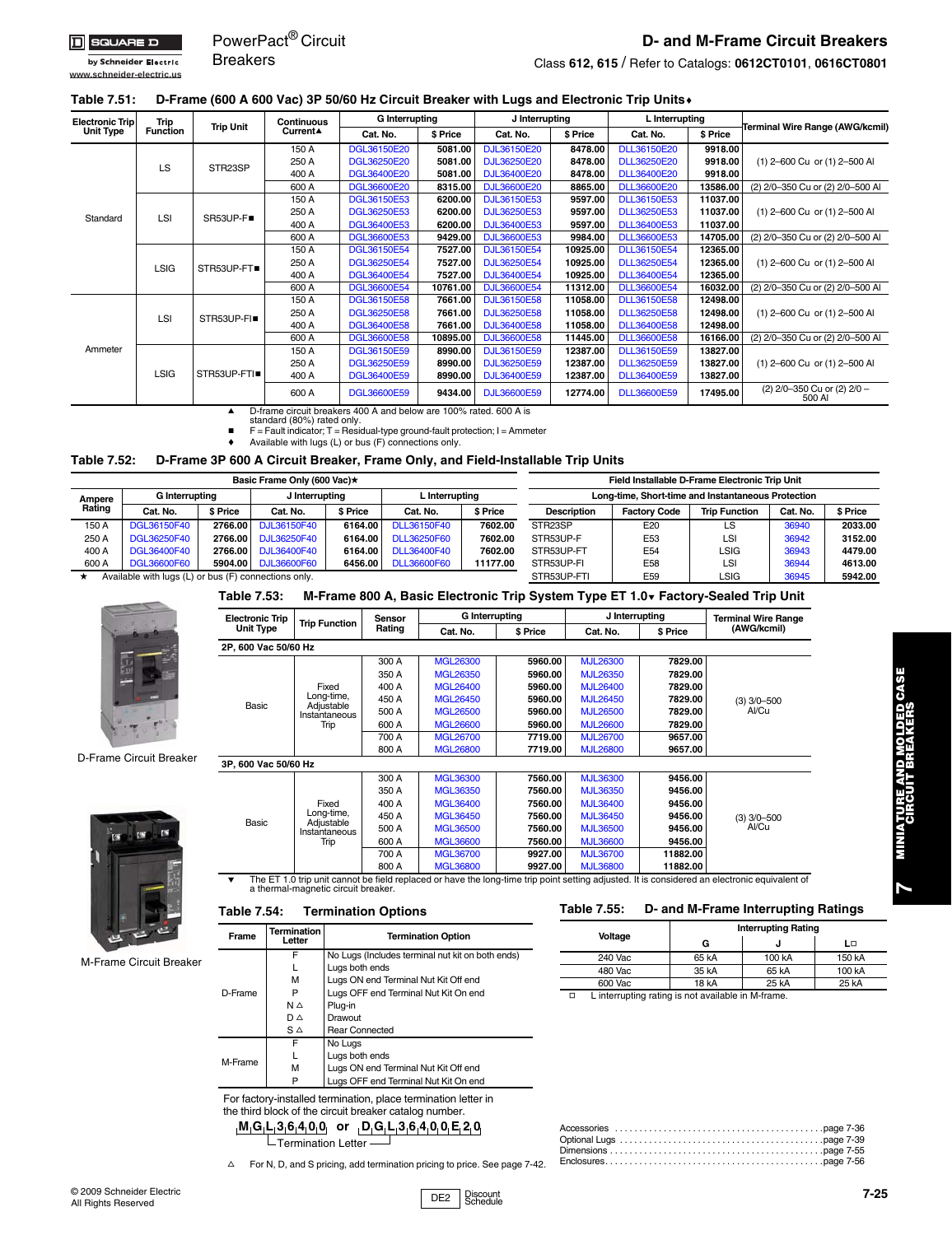ם ∃

 $\boxed{1}$  SQUAR

|                                      |                                |                                | 600 A L-Frame                       |                          | PowerPact 800 A M-Frame  |                                |                           | PowerPact 1200 A P-Frame |                            |                                |                          | 1000 A M-Frame                |                                     |                                        |
|--------------------------------------|--------------------------------|--------------------------------|-------------------------------------|--------------------------|--------------------------|--------------------------------|---------------------------|--------------------------|----------------------------|--------------------------------|--------------------------|-------------------------------|-------------------------------------|----------------------------------------|
|                                      |                                |                                |                                     |                          |                          |                                |                           |                          |                            |                                |                          |                               |                                     |                                        |
| <b>Circuit Breaker Type</b>          |                                | LX                             | <b>LXI</b>                          | LE                       | MG                       | MJ                             | PG                        | PJ                       | PK                         | PL                             | MA                       | MH                            | MX                                  | ME                                     |
| <b>Number of Poles</b>               |                                | 3                              | 3                                   | 3                        | 2, 3                     | 2, 3                           | 2, 3, 4                   | 2, 3, 4                  | 2, 3, 4                    | 2, 3, 4                        | 2, 3                     | 2, 3                          | 3                                   | 3                                      |
| <b>Current Range</b>                 |                                | 100-600                        | 100-600                             | 100-600                  | 300-800                  | 300-800                        | 100-1200                  | 100-1200                 | 100-1200                   | 100-1200                       | 300-1200                 | 300-1200                      | 450-800                             | 450-800                                |
| <b>Interrupting Ratings</b>          |                                |                                |                                     |                          |                          |                                |                           |                          |                            |                                |                          |                               |                                     |                                        |
|                                      | 240 Vac                        | 100                            | 200                                 | 100                      | 65                       | 100                            | 65                        | 100                      | 65                         | 125                            | 42                       | 65                            | 65                                  | 65                                     |
| UL/CSA/NOM<br>Rating                 | 480Y/277 Vac                   | 65                             | 200                                 | 65                       | 35                       | 65                             | 35                        | 65                       | 50                         | 100                            | 30                       | 65                            | 65                                  | 65                                     |
| (kA RMS)                             | 480 Vac                        | 65                             | 200                                 | 65                       | 35                       | 65                             | 35                        | 65                       | 50                         | 100                            | 30                       | 65                            | 65                                  | 65                                     |
| $(50/60$ Hz $\blacksquare$ )         | 600Y/347 Vac                   | 35                             | 100                                 | 35                       | 18                       | 25                             | 18                        | 25                       | 50                         | 25                             | 22                       | 25                            | 25                                  | 25                                     |
|                                      | 600 Vac                        | 35                             | 100                                 | 35                       | 18                       | 25                             | 18                        | 25                       | 50                         | 25                             | 22                       | 25                            | 25                                  | 25                                     |
|                                      | 250 Vdc                        |                                | $\overline{\phantom{0}}$            |                          | —                        |                                |                           | $\overline{\phantom{0}}$ |                            | $\qquad \qquad \longleftarrow$ | 14                       | 50                            |                                     | $\qquad \qquad$                        |
| DC Ratings                           | 500 Vdc▲                       |                                | $\overline{\phantom{0}}$            | $\overline{\phantom{0}}$ | $\overline{\phantom{0}}$ | $\frac{1}{2}$                  | $\overline{\phantom{m}}$  | $\overline{\phantom{0}}$ | $\overline{\phantom{0}}$   | $\overline{\phantom{0}}$       | ـــ                      | 20                            | ے                                   |                                        |
| <b>IEC</b>                           | 240 Vac                        |                                | $\overline{\phantom{0}}$            | —<br>—                   | 50/25                    | 65/35                          | 50/25                     | 65/35                    | 50/25                      | 125/65                         | $\overline{\phantom{0}}$ |                               | $\overline{\phantom{0}}$            | $\overbrace{\phantom{123221111}}$      |
| (kA RMS)<br>lcu/lcs +                | 415 Vac                        | 65/65△                         |                                     | 65/65△                   | 35/20                    | 50/25                          | 35/20                     | 50/25                    | 50/25                      | 85/45                          | 30/30                    | 65/33                         | 65/33                               | 65/33                                  |
| IEC 50/60 Hz                         |                                |                                | For additional IEC ratings, see the |                          |                          |                                |                           |                          |                            |                                |                          |                               | For additional IEC ratings, see the |                                        |
|                                      |                                |                                | Supplemental Digest                 |                          |                          |                                |                           |                          |                            |                                |                          | Supplemental Digest.          |                                     |                                        |
| <b>Special Ratings</b>               |                                |                                |                                     |                          |                          |                                |                           |                          |                            |                                |                          |                               |                                     |                                        |
| Fed. Specs W-C-375B/GEN              |                                | X                              | X                                   | X                        | X                        | X                              | X                         | X                        | X                          | X                              | X                        | X                             | X                                   | X                                      |
| <b>HACR (2P, 3P)</b>                 |                                | $\overline{\phantom{0}}$       |                                     |                          | X                        | X                              | X                         | X                        | X                          | X                              | X                        | X                             |                                     |                                        |
| <b>Connections/Terminations</b>      |                                |                                |                                     |                          |                          |                                |                           |                          |                            |                                |                          |                               |                                     |                                        |
| Unit Mount                           |                                | X                              | X                                   | X                        | X                        | X                              | Χ                         | X                        | X                          | X                              | X                        | X                             | х                                   | X                                      |
| I-Line®                              |                                | X                              | X                                   | X                        | X                        | X                              | X                         | X                        | X                          | X                              | X                        | X                             | X                                   | X                                      |
| <b>Rear Connection</b>               |                                | $\overline{\phantom{0}}$       | $\overline{\phantom{0}}$            |                          | —                        |                                | $\overline{\phantom{0}}$  |                          | $\overline{\phantom{0}}$   |                                | X                        | X                             |                                     |                                        |
| Drawout                              |                                | $\overline{\phantom{0}}$       | -                                   |                          | $\overline{\phantom{0}}$ | $\overline{\phantom{a}}$       | X▼                        | X▼                       | X▼                         | X▼                             | $\overline{\phantom{0}}$ | $\overline{\phantom{0}}$      | $\overline{\phantom{0}}$            | $\overbrace{\phantom{12322111}}$       |
| <b>Optional Lugs</b>                 |                                | X                              | X                                   | X                        | X                        | X                              | X                         | X                        | X                          | X                              | X                        | X                             | X                                   | X                                      |
| <b>Accessories and Modifications</b> |                                |                                |                                     |                          |                          |                                |                           |                          |                            |                                |                          |                               |                                     |                                        |
| Shunt Trip                           |                                | X                              | X                                   | X                        | X                        | х                              | X                         | X                        | X                          | X                              | х                        | х                             | $X\blacktriangledown$               | X▼                                     |
| Undervoltage Trip                    |                                | X                              | X                                   | X                        | X                        | X                              | X                         | X                        | X                          | X                              | X                        | X                             | $X\blacktriangledown$               | $X\blacktriangledown$                  |
| <b>Auxiliary Switches</b>            |                                | X                              | X                                   | X                        | X                        | X                              | X                         | X                        | X                          | X                              | X                        | X                             | X▼                                  | $X\blacktriangledown$                  |
| Alarm Switch                         |                                | X                              | X                                   | X                        | X                        | X                              | X                         | $\pmb{\times}$           | X                          | X                              | X                        | X                             | X▼                                  | X▼                                     |
| <b>Motor Operator</b>                |                                |                                | $\overline{\phantom{0}}$            | $\overline{\phantom{0}}$ |                          | $\overline{\phantom{0}}$       | $X\blacktriangledown$     | X▼                       | X▼                         | X▼                             | X                        | X                             | $\overline{\phantom{0}}$            | —                                      |
| <b>Handle Operators</b>              |                                | $\qquad \qquad \longleftarrow$ | —                                   | $\overline{\phantom{0}}$ |                          | $\qquad \qquad \longleftarrow$ | $X\blacktriangledown$     | X▼                       | $X\blacktriangledown$      | X▼                             | X                        | X                             | X                                   | X                                      |
| Mechanical Interlocks (3P)           |                                | $\overline{\phantom{0}}$       | $\overline{\phantom{0}}$            | $\frac{1}{2}$            | $\overline{\phantom{0}}$ | $\overline{\phantom{a}}$       | X                         | X                        | X                          | X                              | X★                       | X★                            | $\overline{\phantom{0}}$            | $\overline{\phantom{m}}$               |
| Handle Padlock Attachment            |                                | X                              | X                                   | х                        | х                        | х                              | X                         | X                        | X                          | X                              | X                        | X                             | X                                   | E AND MOLDED CASE<br>UIT BREAKERS<br>Χ |
| Cylinder Lock (3P)                   |                                |                                |                                     |                          | X                        | X                              |                           |                          | $\overline{\phantom{0}}$   |                                | X                        | X                             |                                     | $\qquad \qquad -$                      |
| Optional GF Protection               |                                | XY                             | X▼                                  | XV                       |                          |                                | х                         | х                        | х                          | х                              |                          |                               | XV                                  | Χ▼                                     |
| <b>Trip System Type</b>              |                                |                                |                                     |                          |                          |                                |                           |                          |                            |                                |                          |                               |                                     | <b>MINIATURI</b><br>CIRC               |
| Thermal-magnetic                     |                                |                                |                                     |                          |                          |                                |                           |                          |                            |                                | X                        | X                             |                                     |                                        |
| Instantaneous-only (MCP)             |                                | $\overline{\phantom{0}}$       | $\overline{\phantom{0}}$            | $\frac{1}{2}$            |                          | $\overline{\phantom{0}}$       | $\overline{\phantom{m}}$  | X                        | X                          |                                | X                        | $\pmb{\times}$                | د ک                                 | $\qquad \qquad -$                      |
|                                      | Molded Case Switch (Automatic) |                                | $\overline{\phantom{0}}$            | $\overline{\phantom{0}}$ |                          |                                | X                         | X                        | X                          | X                              | $\equiv$                 | X                             | —                                   | $\qquad \qquad -$                      |
| Electronic                           |                                | X                              | X                                   | X                        | X                        | X                              | X                         | X                        | X                          | X                              | —                        | —                             | X                                   | X                                      |
| Enclosures (Pages 7-56-7-58)         |                                |                                |                                     |                          |                          |                                |                           |                          |                            |                                |                          |                               |                                     | Z                                      |
| General Purpose (NEMA 1)             |                                |                                | —                                   | $\overline{\phantom{0}}$ | Х                        | х                              | X                         | x                        | х                          | Х                              | х                        | х                             | х                                   | x                                      |
| Raintight (NEMA 3R)                  |                                | $\qquad \qquad \longleftarrow$ | -                                   |                          | X                        | X                              | X                         | X                        | X                          | X                              | X                        | X                             | X                                   | X                                      |
| Dust-tight (NEMA 12)                 |                                | X                              | X                                   | X                        | X                        | $\pmb{\times}$                 | $\boldsymbol{\mathsf{x}}$ | X                        | X                          | X                              | X                        | X                             | X                                   | X                                      |
| Watertight (NEMA 4, 4X, 5)           |                                |                                |                                     |                          | X                        | $\pmb{\times}$                 |                           |                          | $\overline{\phantom{0}}$   |                                | X                        | X                             | X                                   | X                                      |
| Explosion Proof (NEMA 7, 9)          |                                | $\qquad \qquad -$              |                                     | $\qquad \qquad -$        | $\overline{\phantom{0}}$ | $\overline{\phantom{0}}$       |                           | -                        |                            | $\qquad \qquad \longleftarrow$ | $\frac{1}{2}$            | $\overline{\phantom{0}}$      |                                     | $\overline{\phantom{m}}$               |
|                                      | Height-in. (mm)                |                                | 11.86 (301)                         |                          |                          | 12.80 (325)                    |                           |                          | 16.20 (413)                |                                |                          | 14 (356)                      |                                     |                                        |
| Dimensions                           | Width-in. (mm)                 |                                | 7.5 (190)                           |                          |                          | 8.30 (210)                     |                           |                          | 8.30 (210)                 |                                |                          | 9(229)                        |                                     |                                        |
| (3P Unit Mount)                      | Depth-in. (mm)                 |                                | 6.74(171)                           |                          |                          | 8.10 (205)                     |                           | 8.10 (205)               |                            |                                |                          | 6.5(165)                      |                                     |                                        |
|                                      | Pages (Unit Mount)/(I-Line)    |                                | Page 7-52/9-28                      |                          |                          | Page 7-25/9-28                 |                           |                          | Page 7-26, 7-30, 7-33/9-29 |                                |                          | Supplemental Digest Section 3 |                                     |                                        |

Note: All circuit breakers on this chart are UL Listed and CSA Certified unless otherwise noted.

▲ Ungrounded UPS systems only. See page 7-34.<br>■ UL PowerPact MG/MJ and PG/PJ/PK/PL are 60 Hz only.<br>♦ Dual UL and IEC ratings and CE markings on circuit breakers. For additional IEC ratings, see the Supplemental Digest.<br>★

▼ Factory-installed option only.<br>△ 65/50 kA Icu/Ics for 450–600 A ratings.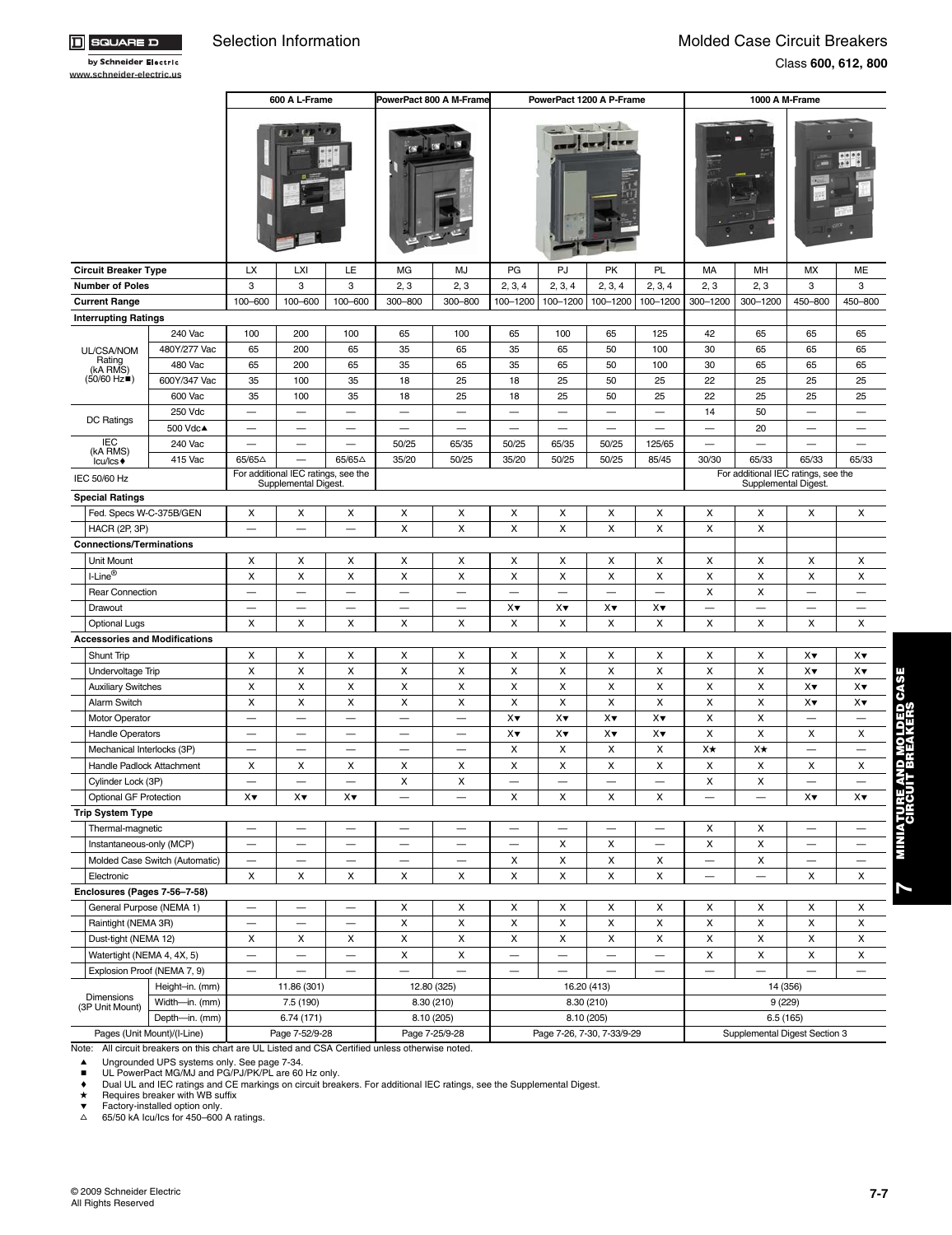## **Miniature and Molded Case Circuit Breakers**

**Table 7.140: QO®, QOU, Multi 9TM Circuit Breakers**

o ים וה





| <b>Circuit Breaker</b>    |                | Fig.           | Dimensions-Inches |                     |      |      |      |                 |      |  |
|---------------------------|----------------|----------------|-------------------|---------------------|------|------|------|-----------------|------|--|
| Cat. No. Prefix           | <b>Poles</b>   | No.            | A                 | B                   | C    | D    | Е    | F               | G    |  |
|                           | 1              | 1              | 0.75              | $3.00 \triangle$    | 2.31 | 2.91 | 2.25 | —               | 0.59 |  |
| QO, QOB                   | $\overline{2}$ | $\overline{2}$ | 1.50              | $3.00 \triangle$    | 2.31 | 2.91 | 2.25 |                 | 1.34 |  |
|                           | 3              | 3              | 2.25              | $3.00 \triangle$    | 2.31 | 2.91 | 2.25 |                 | 2.09 |  |
| QOB-VH 150 A              | $\overline{2}$ | $\overline{2}$ | 3.0               | 5.72                | 2.53 | 4.90 | 3.78 |                 | 2.85 |  |
| QOB-VH 110-150 A          | 3              | 3              | 4.50              | 5.72                | 2.53 | 4.90 | 3.78 |                 | 4.35 |  |
| QO-PL                     | 1              | 4              | 0.75              | 4.12                | 2.31 | 2.91 | 2.25 |                 | 0.59 |  |
| QO-GFI                    | 2              | 5              | 1.50              | 4.12                | 2.31 | 2.91 | 2.25 |                 | 1.34 |  |
| QO-EPD                    | 3              | 5              | 2.25              | $4.12 \blacksquare$ | 2.31 | 2.91 | 2.25 |                 | 2.09 |  |
| QOU                       | 1              | 6              | 0.75              | $4.05 +$            | 2.38 | 2.98 | 2.25 | $5.00\star$     | 0.62 |  |
| QYU                       | $\overline{2}$ | $\overline{7}$ | 1.50              | $4.05 +$            | 2.38 | 2.98 | 2.25 | $5.00\star$     | 1.37 |  |
| Low Ampere                | 3              | 8              | 2.25              | $4.05\star$         | 2.38 | 2.98 | 2.25 | $5.00\triangle$ | 2.12 |  |
|                           | 1              | 10             | 0.75              | 4.45                | 2.37 | 2.96 | 2.25 | 6.78            |      |  |
| QOU<br><b>High Ampere</b> | $\overline{2}$ | 11             | 1.50              | 4.45                | 2.37 | 2.96 | 2.25 | 6.78            |      |  |
|                           | 3              | 12             | 2.25              | 4.45                | 2.37 | 2.96 | 2.25 | 6.78            |      |  |
|                           | 1              | 13             | 0.71              | 3.19                | 1.73 | 2.76 | 1.77 |                 |      |  |
| Multi 9™ C60N             | 2              | 14             | 1.42              | 3.19                | 1.73 | 2.76 | 1.77 |                 |      |  |
|                           | 3              | 15             | 2.13              | 3.19                | 1.73 | 2.76 | 1.77 |                 |      |  |
|                           | 4              | 16             | 2.84              | 3.19                | 1.73 | 2.76 | 1.77 |                 |      |  |
| QO-PLPS Power Supply      | $\overline{2}$ | 9              | 1.45              | 4.35                | 2.42 | 3.11 |      |                 |      |  |

a 35–70 A is 3.12 in; 80–100 A 2P and 70–100 A 3P are 3.50 in. b QO-PL is 4.55 in.

 $\begin{array}{ll}\n\text{▶} & 80-100 \text{ A } 1 \text{ P and } 80-125 \text{ A } 2 \text{ P are } 4.45 \text{ in} \\
\text{★} & 80-100 \text{ A } 1 \text{ P and } 80-125 \text{ A } 2 \text{ P are } 6.78 \text{ in}\n\end{array}$ 

 $\star$  80–100 A 1P and 80–125 A 2P are 6.78 in.<br>  $\bullet$  70–100 A 4.45 in.

 $\triangle$  70–100 A is 6.78 in.

B

**Table 7.141: QB, QD, QG, QJ, Q4, FA, FI, KA, KC, KI, LA, LC, LI, LE, LX, LXI, MA Circuit Breakers**

| <b>Circuit Breaker</b>                                               | Poles          | Fig. |       |      |      | Dimensions-Inches |      |       |      |      |
|----------------------------------------------------------------------|----------------|------|-------|------|------|-------------------|------|-------|------|------|
| Cat. No. Prefix                                                      |                | No.  | A     | B    | C    | D                 | E    | F     | G    | н    |
| QB, QD.                                                              | $\overline{2}$ | 22   | 6.47  | 3.00 | 3.02 | 3.93              | □    | 4.25  |      |      |
| QG. QJ                                                               | 3              | 23   | 6.47  | 4.50 | 3.02 | 3.93              | □    | 4.25  | 1.50 | 0.75 |
|                                                                      |                | 21   | 6.00  | 1.50 | 3.16 | 4.13              | 0.44 | 5.13  | 1.50 |      |
| FAL. FHL                                                             | $\overline{2}$ | 22   | 6.00  | 3.00 | 3.16 | 4.13              | 0.44 | 5.13  |      |      |
|                                                                      | 3              | 23   | 6.00  | 4.50 | 3.16 | 4.13              | 0.44 | 5.13  | 1.50 | 0.75 |
| FIL. KAL. KCL.<br>KHL. KIL                                           | 2 & 3          | 23   | 8.00  | 4.50 | 3.66 | 4.75              | 0.44 | 7.13  | 1.50 | 0.75 |
| Q4L. LAL. LHL                                                        | 283            | 23   | 11.00 | 6.00 | 4.06 | 5.84              | 0.88 | 9.25  | 2.00 | 1.00 |
| LIL. LEL. LXL. LXIL.<br>LCL                                          | 283            | 24   | 11.86 | 7.50 | 5.48 | 6.74              | 0.55 | 10.75 | 2.50 |      |
| MAL. MHL                                                             | 283            | 23   | 14.00 | 9.00 | 4.53 | 6.50              | 1.66 | 10.69 | 3.00 | 1.50 |
| Dimensions E are 1.59 in at ON end and 0.63 in at OFF end.<br>$\Box$ |                |      |       |      |      |                   |      |       |      |      |

### **Table 7.142: Shipping Weights**

| <b>Frame Size</b> | Approx. Shipping<br>Weight (Lbs.) | <b>Frame Size</b>        | Approx. Shipping<br>Weight (Lbs.) |
|-------------------|-----------------------------------|--------------------------|-----------------------------------|
| FAL. FHL 1P       | 2                                 | KIL                      | 9                                 |
| FAL. FHL 2P       | 3                                 | LAL. LHL                 | 15                                |
| FAL. FHL 3P       | 5                                 | LEL, LIL, LXL, LXIL, LCL | 25                                |
| FIL               | 8                                 | Q4L                      | 15                                |
| QB, QD, QG, QJ    | 4                                 | MAL, MHL                 | 34                                |
| KAL. KHL          |                                   |                          |                                   |

 $\Diamond$  All weights are for 3P circuit breakers unless otherwise noted.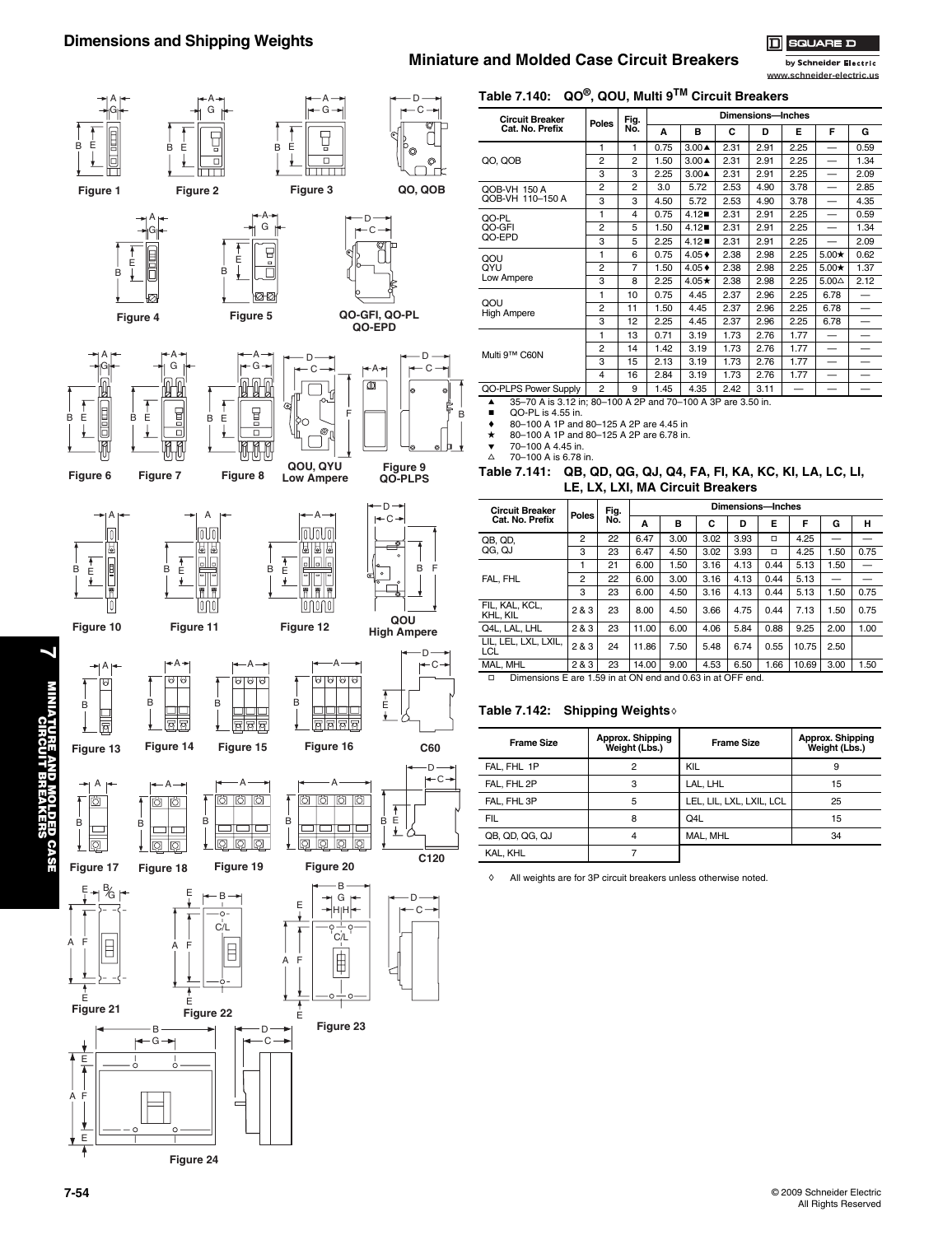

## THERMAL-MAGNETIC/MAGNETIC ONLY **MOLDED CASE CIRCUIT BREAKERS INTRODUCTION**

# **CLASS IV**

Exchange of permanent trip circuit breakers (KA, LA, MA or NA) furnished in lieu of circuit breakers specified with interchangeable trip. These circuit breakers can be identified by a label stating that they are subject to this exchange policy.

### **Allowance**

A replacement circuit breaker within the same frame size, but of a different trip rating than that exchanged, is furnished at the lowest recognized competitive list price for a trip unit of the same frame size and trip rating minus the regular discount. This exchange arrangement requires that the replaced circuit breaker be returned to Square D.

## **CATALOG NUMBERS**

Square D circuit breakers are ordered by a catalog number that includes the breaker family, description, poles, voltage rating, amperage rating and suffix.

Figure 5 shows a catalog number broken down by components. For example, FAL36050V2100, a typical catalog number, can be broken down as follows:

- **FA** 100A frame circuit breaker
- L Circuit breaker with lugs on both ends
- 3 Number of poles
- 6 Voltage rating
- 050 Continuous current amperage rating (handle rating)
- V and 2100 V indicates the Visi-Blade feature and the 2100 indicates a factory installed contact alarm. These two components are the suffix.

**TYPICAL CATALOG NUMBER:** 

| FA                                                                                                                                                                                                                                                                                                                                                                                                                                                                                                    | L | 3 | 6 | 050 | v | 2100 |
|-------------------------------------------------------------------------------------------------------------------------------------------------------------------------------------------------------------------------------------------------------------------------------------------------------------------------------------------------------------------------------------------------------------------------------------------------------------------------------------------------------|---|---|---|-----|---|------|
| <b>BREAKER FAMILY</b><br>FY -<br>30 Amp. Frame<br>NOTE: "A" is replaced by letter "H" for High<br>FA- 100 Amp. Frame<br>Interrupting<br>KA - 250 Amp. Frame<br>"A" is replaced by letter "C" for Extra High<br>LA - 400 Amp. Frame<br>Interrupting<br>MA - 1000 Amp. Frame<br>"A" is replaced by letter "I" for Current<br>NA - 1200 Amp. Frame<br>Limiting. (FA, KA, LA circuit breakers only)                                                                                                       |   |   |   |     |   |      |
| <b>DESCRIPTION</b><br>NO LETTER - (I-LINE®) Plug-On Breaker<br>B - (I-LINE) Bolt-On Breaker (400 ampere frame maximum)<br>F - Terminal Pads Only (No Lugs)<br>L - Lugs on Both Ends (Merchandised — Universal Breaker)<br>P - Lugs OFF End Only<br>R - Plug-On Breaker (I-LINE Type DO with Plug-On Line &<br>Load Connectors)                                                                                                                                                                        |   |   |   |     |   |      |
| <b>POLES</b><br>1 - 1-Pole<br>$2 - 2$ -Pole<br>$3 - 3 -$ Pole                                                                                                                                                                                                                                                                                                                                                                                                                                         |   |   |   |     |   |      |
| <b>VOLTAGE RATING</b><br>2 - 240Vac<br>4 - 480Vac<br>$6 - 600$ Vac                                                                                                                                                                                                                                                                                                                                                                                                                                    |   |   |   |     |   |      |
| <b>AMPERE RATING</b><br>015 - 090 - 15-90 Ampere Rating<br>100 - 900 - 100-900 Ampere Rating<br>1000 - 1200 - 1000-1200 Ampere Rating<br>000 or 0000 - Molded Case Switch<br>000X or 000XX - Molded Case Switch                                                                                                                                                                                                                                                                                       |   |   |   |     |   |      |
| <b>SUFFIX</b>                                                                                                                                                                                                                                                                                                                                                                                                                                                                                         |   |   |   |     |   |      |
| The suffix indicates a special feature of the circuit breaker.<br>A, B, C - indicates I-LINE® Phase Connections<br>V - indicates Visi-Blade<br>M - indicates Automatic Molded Case Switch<br>XXM - indicates Instantaneous Trip only (MAG-GARD®) (i.e., 18M is 300-1100A adjustable trip range)<br>XXT - indicates adjustable magnetic trip with responsive thermal (mining breakers)<br>G - indicates Ground Fault Shunt Trip accessory<br>XXXX - i.e., 2100 indicates a factory installed accessory |   |   |   |     |   |      |

FIGURE 5

CATALOG NUMBERING SYSTEM FOR THERMAL-MAGNETIC MOLDED CASE CIRCUIT BREAKERS

## SQUARE D COMPANY.

14